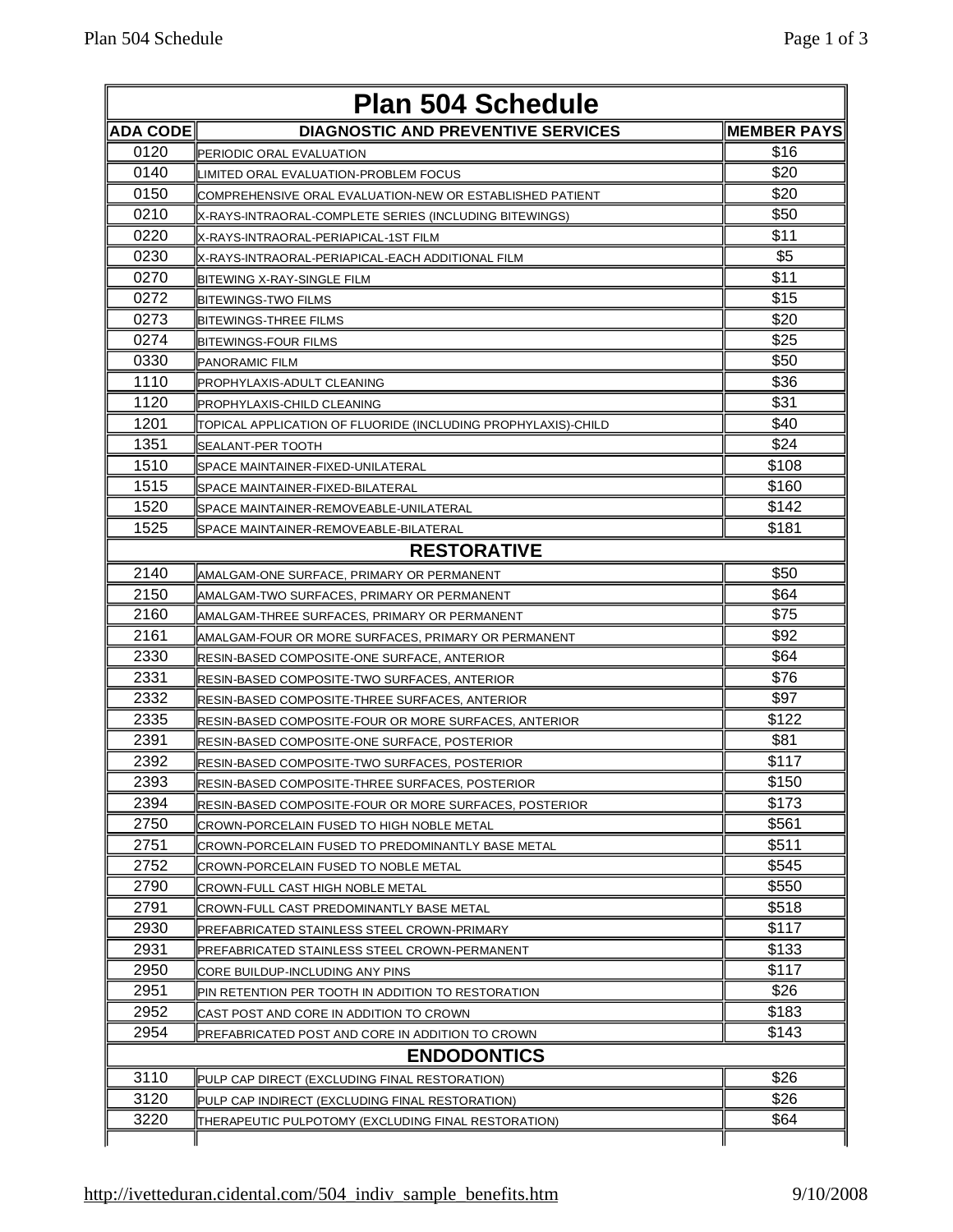| 3310         | ROOT CANAL-ANTERIOR (EXCLUDING FINAL RESTORATION)                                                                                | \$320          |
|--------------|----------------------------------------------------------------------------------------------------------------------------------|----------------|
| 3320         | ROOT CANAL-BICUSPID (EXCLUDING FINAL RESTORATION)                                                                                | \$384          |
| 3330         | ROOT CANAL-MOLAR (EXCLUDING FINAL RESTORATION)                                                                                   | \$487          |
|              | <b>PERIODONTICS</b>                                                                                                              |                |
| 4210         | GINGIVECTOMY OR GINGIVOPLASTY-FOUR OR MORE CONTIGUOUS TEETH OR BONDED<br>ITEETH SPACES PER QUADRANT                              | \$338          |
| 4341         | PERIODONTAL SCALING AND ROOT PLANING-FOUR OR MORE CONTIGUOUS TEETH OR<br>BONDED TEETH SPACES PER QUADRANT                        | \$111          |
| 4910         | PERIODONTAL MAINTENANCE (FOLLOWING ACTIVE THERAPY)                                                                               | \$71           |
|              | <b>PROSTHODONTICS (REMOVABLE)</b>                                                                                                |                |
| 5110         | COMPLETE DENTURE-MAXILLARY                                                                                                       | \$722          |
| 5120         | COMPLETE DENTURE-MANDIBULAR                                                                                                      | \$722          |
| 5130         | IMMEDIATE DENTURE-MAXILLARY                                                                                                      | \$777          |
| 5140         | IMMEDIATE DENTURE-MANDIBULAR                                                                                                     | \$777          |
| 5211         | MAXILLARY PARTIAL DENTURE-RESIN BASE (INCLUDING ANY CONVENTIONAL CLASPS,<br><b>RESTS AND TEETH)</b>                              | \$707          |
| 5212         | MANDIBULAR PARTIAL DENTURE-RESIN BASE (INCLUDING ANY CONVENTIONAL CLASPS,<br><b>RESTS AND TEETH)</b>                             | \$707          |
| 5213         | MAXILLARY PARTIAL DENTURE-CAST METAL FRAMEWORK WITH RESIN DENTURE BASES<br>(INCLUDING ANY CONVENTIONAL CLASPS, RESTS OR TEETH)   | \$823          |
| 5214         | MANDIBULAR PARTIAL DENTURE-CAST METAL FRAMEWORK WITH RESIN DENTURE BASES<br>(INCLUDING ANY CONVENTIONAL CLASPS, RESTS AND TEETH) | \$823          |
| 5410         | ADJUST COMPLETE DENTURE-MAXILLARY                                                                                                | \$39           |
| 5411         | <b>IADJUST COMPLETE DENTURE-MANDIBULAR</b>                                                                                       | \$39           |
| 5510         | REPAIR BROKEN COMPLETE DENTURE BASE                                                                                              | \$66           |
| 5520         | REPLACE MISSING OR BROKEN TEETH                                                                                                  | \$64           |
| 5630         | <b>REPAIR OR REPLACE BROKEN CLASP</b>                                                                                            | \$76           |
| 5650         | ADD TOOTH TO EXISTING PARTIAL DENTURE                                                                                            | \$66           |
| 5660         | ADD CLASP TO EXISTING PARTIAL DENTURE                                                                                            | \$85           |
| 5730         | RELINE COMPLETE MAXILLARY DENTURE (CHAIRSIDE)                                                                                    | \$158          |
| 5731         |                                                                                                                                  | \$158          |
| 5740         | RELINE COMPLETE MANDIBULAR DENTURE (CHAIRSIDE)                                                                                   | \$150          |
| 5741         | RELINE MAXILLARY PARTIAL DENTURE (CHAIRSIDE)<br>RELINE MANDIBULAR PARTIAL DENT (CHAIRSIDE)                                       | \$150          |
| 5750         | RELINE COMPLETE MAXILLARY DENTURE (LAB)                                                                                          | \$207          |
| 5751         | RELINE COMPLETE MANDIBULAR DENTURE (LAB)                                                                                         | \$207          |
|              | <b>PROSTHODONTICS (FIXED)</b>                                                                                                    |                |
| 6240         | 10                                                                                                                               | \$508          |
| 6241         | PONTIC-PORCELAIN FUSED TO HIGH NOBLE METAL                                                                                       | \$468          |
|              | PONTIC-PORCELAIN FUSED TO PREDOM BASE METAL                                                                                      |                |
| 6242         | PONTIC-PORCELAIN FUSED TO NOBLE METAL                                                                                            | \$489          |
| 6750<br>6751 | CROWN-PORCELAIN FUSED TO HIGH NOBLE METAL                                                                                        | \$529<br>\$491 |
|              | CROWN-PORCELAIN FUSED TO PREDOM BASE METAL                                                                                       |                |
| 6752         | CROWN-PORCELAIN FUSED TO NOBLE METAL                                                                                             | \$510          |
|              | <b>ORAL SURGERY</b>                                                                                                              |                |
| 7140         | IEXTRACTION.ERUPTED TOOTH OR EXPOSED ROOT                                                                                        | \$64           |
| 7220         | IREMOVAL OF IMPACTED TOOTH-SOFT TISSUE                                                                                           | \$131          |
| 7230         | REMOVAL OF IMPACTED TOOTH-PARTIALLY BONY                                                                                         | \$170          |
| 7240         | REMOVAL OF IMPACTED TOOTH-COMPLETELY BONY                                                                                        | \$221          |
| 7250         | SURGICAL REMOVAL OF RESIDUAL TOOTH ROOTS                                                                                         | \$118          |
| 7310         | ALVEOLOPLASTY IN CONJUNCTION WITH EXTRACTION PER QUAD                                                                            | \$108          |
| 7320         | ALVEOLOPLASTY NOT IN CONJUNCTION WITH EXTRACTION PER QUAD                                                                        | \$157          |
| 7510         | INCISION/DRAINAGE OF ABSCESS-INTRAORAL SOFT TISSUE                                                                               | \$81           |
|              | <b>ORTHODONTICS</b>                                                                                                              |                |
| 8070         | COMPLETE ORTHODONTIC TREATMENT-TRANSITIONAL DENTITION                                                                            | 20% Discount   |